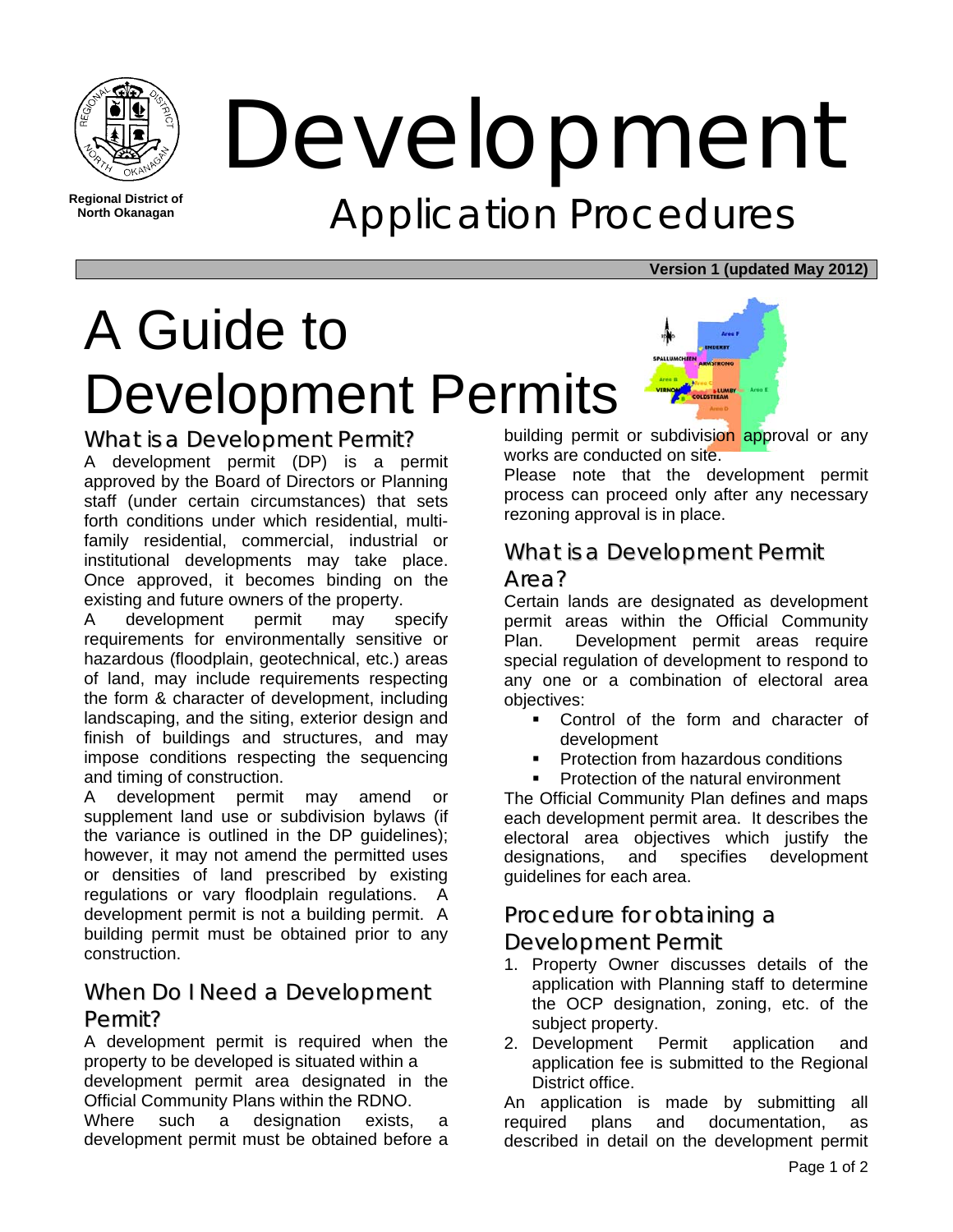application form, to the Planning Department. These requirements may vary based on the development permit area guidelines, but generally include:

- Certificate of title of the subject property (dated no more than 30 days prior to the date of application submission to ensure ownership and accurate legal description)
- Site survey
- Site plan indicating building locations and setbacks from property lines and water courses, parking spaces and manoeuvring aisles, landscaped areas, including dimensions and species to be used, screening (fences, hedges, etc. – existing and proposed, including heights), and loading spaces (including dimensions)
- Floor, roof, landscape, grading, elevations & sectional plans
- **Preliminary building code analysis**
- On-site and off-site servicing plans
- **Special requirements for major projects**
- 3. Planning staff will review the application and refer it to various agencies (e.g. Ministry of Transportation and Infrastructure, Interior Health Authority, etc.) for input.
- 4. Planning staff then prepare a Planning Department Information Report (taking into consideration input received from referral agencies).
- 5. The application (including a copy of the Planning Department Information Report) is forwarded to the applicable Advisory Planning Commission (APC) and the Electoral Area Advisory Committee (EAAC) for their input.
- 6. A letter (including a copy of the Planning Department Information Report) is sent to the applicant advising when the application will be considered by the APC, EAAC and the Board of Directors.
- 7. If the application contains a variance, letters are sent to adjacent land owners (ALO's) advising of the proposed application and giving them an opportunity to speak or to present written submissions at the Electoral Area Advisory Committee meeting.
- 8. The EAAC will make a recommendation to the Board of Directors who will then make a decision regarding the application:
	- If the application is APPROVED by the Board of Directors, a letter enclosing the signed development permit is sent to the applicant and a notice of the

development permit is sent to Land Titles for registration.

- If the application is APPROVED with CONDITIONS by the Board of Directors, a letter is sent to the owner advising of conditions prior to permit issuance.
- If the application is NOT APPROVED by the Board of Directors, a letter is sent to the applicant advising of the decision to reject the application.

## Information, application forms

#### and questions

Development permit application forms are available at the Regional District of North Okanagan office as well as on the website at www.rdno.ca. Planning staff are available to answer questions, and to provide clarification on the development permit process as it applies to a specific property or application.

#### **Development Permit**

# Timing

The development permit application process normally takes three to four months complete. The time frame, however, depends upon the complexity of the application, the current workload of both staff and the Directors, the timing of the Board of Directors meetings, the relation of the proposal to broader planning issues which may require resolution and the need for additional information from the applicant during the process.

#### **For More**

# Information

Please direct any further inquiries to:

Regional District of North Okanagan **Planning Department**  9848 Aberdeen Road Coldstream, BC V1B 2K9 Phone: (250) 550-3700 Fax: (250) 550-3701 planning@rdno.ca